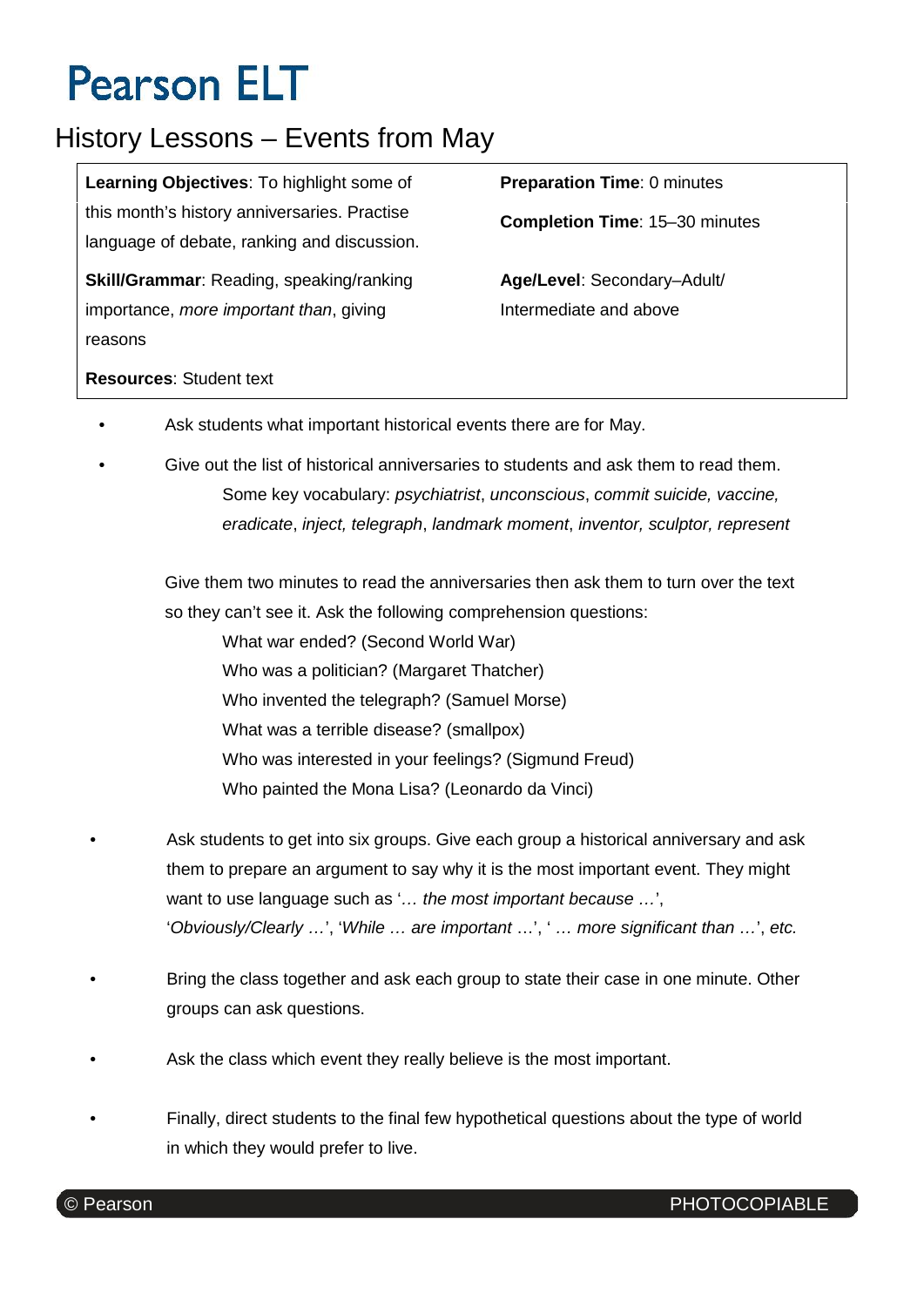## **Pearson ELT**

### History Lessons – Events from May

*You have two minutes to read about some important historical events that happened in May.*

#### **1856 The founder of pschoanalysis, Sigmund Freud, was born.**

Sigmund Freud is perhaps the most famous psychiatrist. Freud's theories were the foundation for treating many mental and psychiatric problems. He was very interested in the human unconscious, those feeling, memories and emotions that we are not aware of.

#### **1945 The Second World War in Europe ends**

After Adolf Hitler committed suicide the commanders of the German army decided to end a war that had cost over 50 million lives.

#### **1796 Vaccine for Smallpox developed**

Before this time, smallpox was a common and often fatal disease. Edward Jenner discovered that people could be vaccinated against the disease by injecting them with a milder form of the disease. Small pox was totally eradicated in 1979.

#### **1844 The first telegraph message was sent**

Samuel Morse sent the first telegraph message in the USA. The message was made up of dots and dashes (in sound) that represented letters. It revolutionised the way people communicated over long distances.

#### **1979 Margaret Thatcher becomes Britain's first female Prime Minister**

In a landmark moment in British politics, the country elected a female leader. Thatcher divides opinion. Some people admire her strength and economic policies while others hate her for decisions that damaged certain communities.

#### **1519 Artist Leonardo da Vinci dies**

Leonardo da Vinci is considered one of the greatest painters of all time. His most famous work is the Mona Lisa. He was also a talented inventor, archictect, sculptor and engineer.